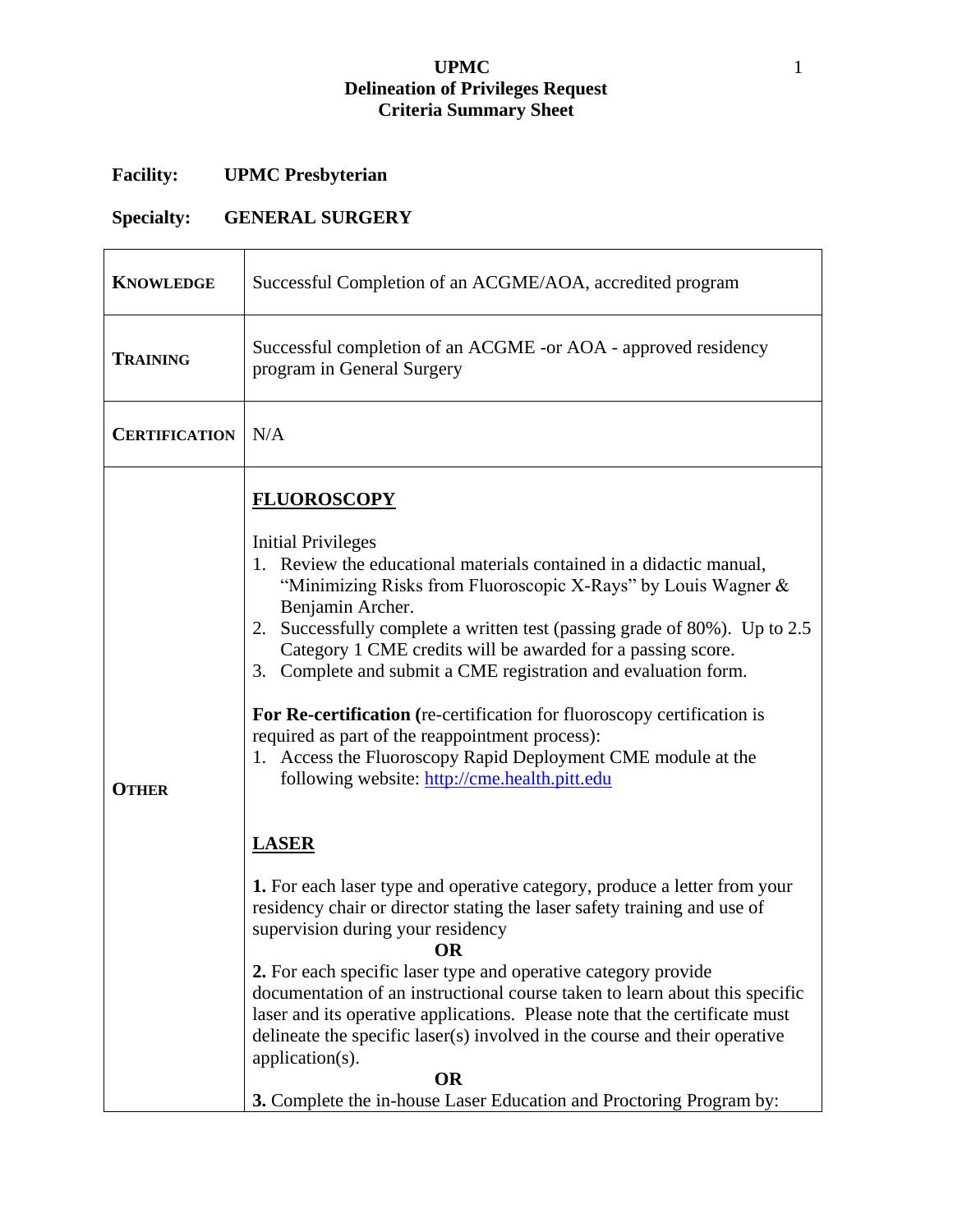| Taking the University of Iowa Health Care laser safety-training test.                                                                                                                                                                                                                                                                                                                                                                                                                                                                                                                                                                                                                                                                                                                                                                       |
|---------------------------------------------------------------------------------------------------------------------------------------------------------------------------------------------------------------------------------------------------------------------------------------------------------------------------------------------------------------------------------------------------------------------------------------------------------------------------------------------------------------------------------------------------------------------------------------------------------------------------------------------------------------------------------------------------------------------------------------------------------------------------------------------------------------------------------------------|
| a. You must read the safety course items and then click on Basic Laser<br>Safety Exam. You need to then type in all of your personal information and<br>take the test. Before you click on "Submit the Test" please print the test.<br>Then hit Submit and the test will be scored for you. You will need to print<br>this as well. You must score 100% to pass the test.                                                                                                                                                                                                                                                                                                                                                                                                                                                                   |
| <b>b.</b> You will need to submit these two $(2)$ printouts to the appropriate<br>Medical Staff Office. The fax number for the Presbyterian Campus is 412-<br>647-6607 while the fax number for the Shadyside Campus is 412-623-<br>3005.                                                                                                                                                                                                                                                                                                                                                                                                                                                                                                                                                                                                   |
| c. Completing laser proctoring at either the Presbyterian Campus or the<br>Shadyside Campus of UPMC Presbyterian Shadyside with a colleague in<br>your department who is recommended by your department chair as<br>qualified. The proctor must have the laser privileges you are requesting and<br>deem you qualified for each laser type and operative category you are<br>requesting. The individual must proctor two (2) individual cases for each<br>laser type and operative application requested. The proctor's documentation<br>must accompany the addendum and be returned to the appropriate Medical<br>Staff Office for processing as part of your application to the Medical Staff.<br>The Laser Safety Officer can provide further clarification regarding these<br>policies and give you assistance arranging for a proctor. |
| <b>NOTE:</b> The request for laser privileges will not be considered unless the<br>necessary documentation is attached                                                                                                                                                                                                                                                                                                                                                                                                                                                                                                                                                                                                                                                                                                                      |
| <b>DIVISION OF SURGICAL ONCOLOGY (PROTOCOL FOR</b><br><b>ROBOTIC SURGERY</b> )                                                                                                                                                                                                                                                                                                                                                                                                                                                                                                                                                                                                                                                                                                                                                              |
| As one of the leading academic oncologic surgery programs in the country<br>the University of Pittsburgh, Division of Surgical Oncology is committed<br>to advancing minimally invasive surgery for the treatment of intra-<br>abdominal malignancies. It is our belief that the enhanced 3D<br>visualization and articulating instrumentation offered by the DaVinci<br>surgical robot is the appropriate platform to expand the breath of complex<br>oncologic procedures. In order to ensure appropriate development and<br>ensure patient safety we have developed the following guidelines/SOP for<br>Robotic utilization and development. The protocol focuses on 1. Surgeon<br>training and credentialing. 2. Case Selection. 3. Intraoperative Policies and<br>Procedures.                                                          |
| <b>1.0 Surgeon Training and Credentialing</b><br>Surgeons must complete the Intuitive Surgical formal training<br>course.<br>Surgeons must demonstrate proficiency in minimally invasive<br>п                                                                                                                                                                                                                                                                                                                                                                                                                                                                                                                                                                                                                                               |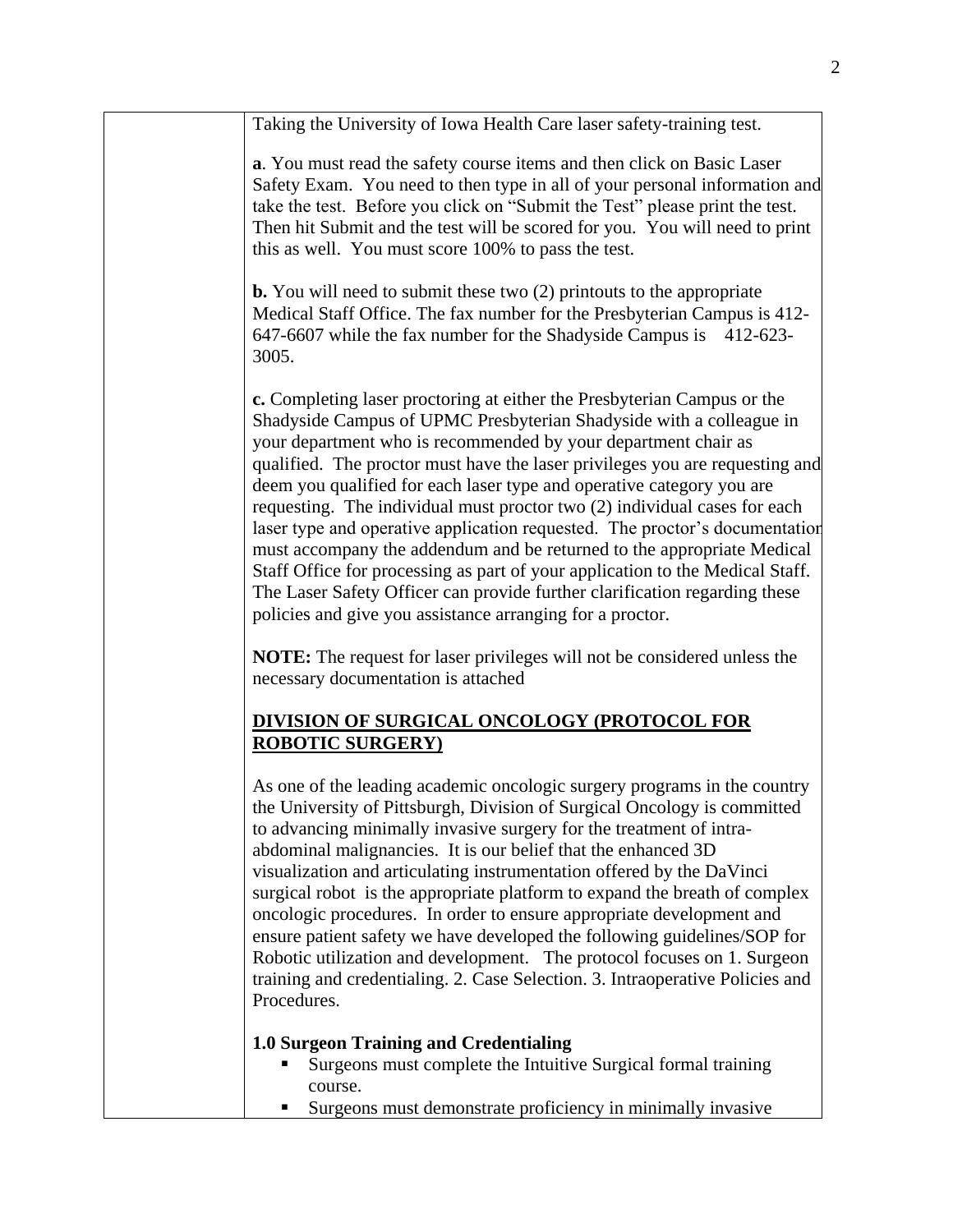| surgery verified by case logs and committee review prior to            |
|------------------------------------------------------------------------|
| booking robotic surgery cases.                                         |
| If applicable, surgeons should attend one live case at a robotic<br>п  |
| surgery center performing procedures similar to those the surgeon      |
| would like to perform at UPMC.                                         |
| Surgeons should observe at least one robotic surgery case at<br>п      |
| UPMC Presbyterian prior to booking their first case in order to get    |
| acquainted with OR conduct and setup.                                  |
|                                                                        |
| 2.0 Case Selection and Data Safety Monitoring                          |
| Cases will be evaluated individually and approved by the Chief of<br>٠ |
| the Division of Surgical Oncology prior to scheduling.                 |
| The initial cases scheduled by a surgical team should comprise<br>п    |
| cases that the surgeon is currently performing routinely with good     |
| outcomes.                                                              |
| Proposals for new applications for the Robotic Platform will be<br>п   |
| presented to the Robotic Surgery Committee and the Chief of the        |
| Division for approval prior to being scheduled.                        |
| All cases and outcomes will be reviewed quarterly by the Chief of<br>ш |
| the Division and robotic surgery committee.                            |
| Any adverse outcomes deemed to be related to the use of the<br>п       |
| Robotic Platform will be reported within 24 hours to the Chair of      |
| the SSOC                                                               |
| All patients will be informed about the limited experience with        |
| robotic surgery along with risks and benefits.                         |
|                                                                        |
| 3.0 Intraoperative Policies and Procedures                             |
| All robotic surgery cases will be scheduled with two attending         |
| surgeons that meet the credentialing criteria in 1.0, until adequate   |
| experience in that particular procedure has been achieved as           |
| determined by the robotic surgery committee.                           |
| Cases will be recorded and available for review by the robotic<br>п    |
| surgery committee.                                                     |
| The cases will be staffed by nurses who have undergone the             |
| Intuitive Surgical training program.                                   |
| If at any time during the procedure one of the attending surgeons      |
| feels the case is not progressing satisfactorily and should be         |
| converted to an open procedure the case will be converted.             |
|                                                                        |
| 4.0 Division of Surgical Oncology Robotic Surgery Committee            |
| Chief of the Division of Surgical Oncology<br>п                        |
| Director of Robotic Surgery for Division of Surgical Oncology          |
| Representative from HELSI Robotic Surgery Committee                    |
| Representative from Urologic Robotic Surgery Program                   |
|                                                                        |
| The above policies will be continue to evolve as the program develops  |